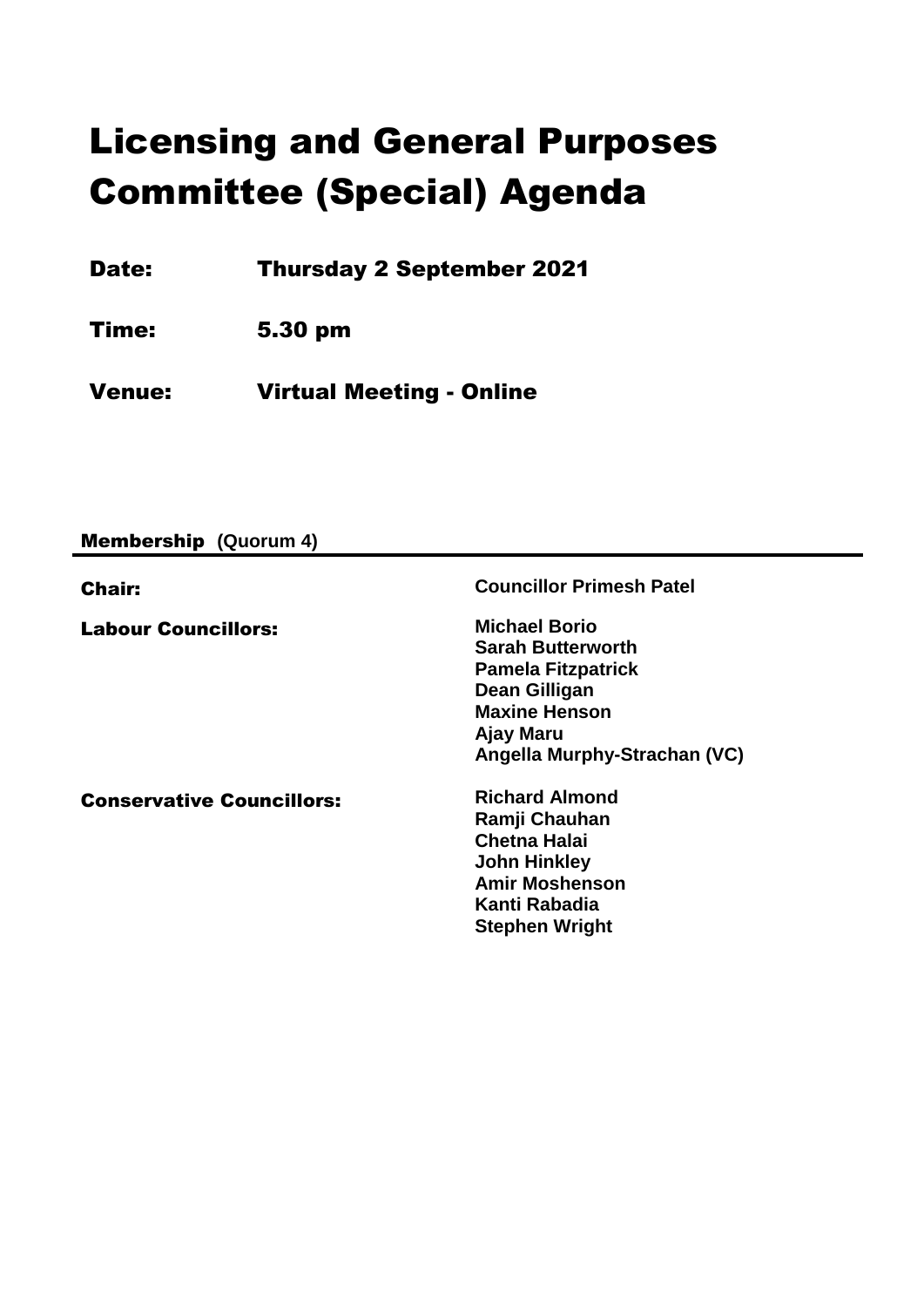### Labour Reserve Members: 1. Dan Anderson

- 
- 2. Niraj Dattani
- 3. James Lee
- 4. Kairul Kareema Marikar
- 5. Kiran Ramchandani
- 6. Sachin Shah
- 7. Sasi Suresh
- 8. Honey Jamie

## Conservative Reserve Members: 1. Nitesh Hirani

- 
- 2. Ameet Jogia
- 3. Marilyn Ashton
- 4. Susan Hall
- 5. Mina Parmar
- 6. Vina Mithani
- 7. Paul Osborn

Contact:Alison Atherton, Senior Professional - Democratic Services Tel: 07825 726493 E-mail: alison.atherton@harrow.gov.uk

Scan this code for the electronic agenda:

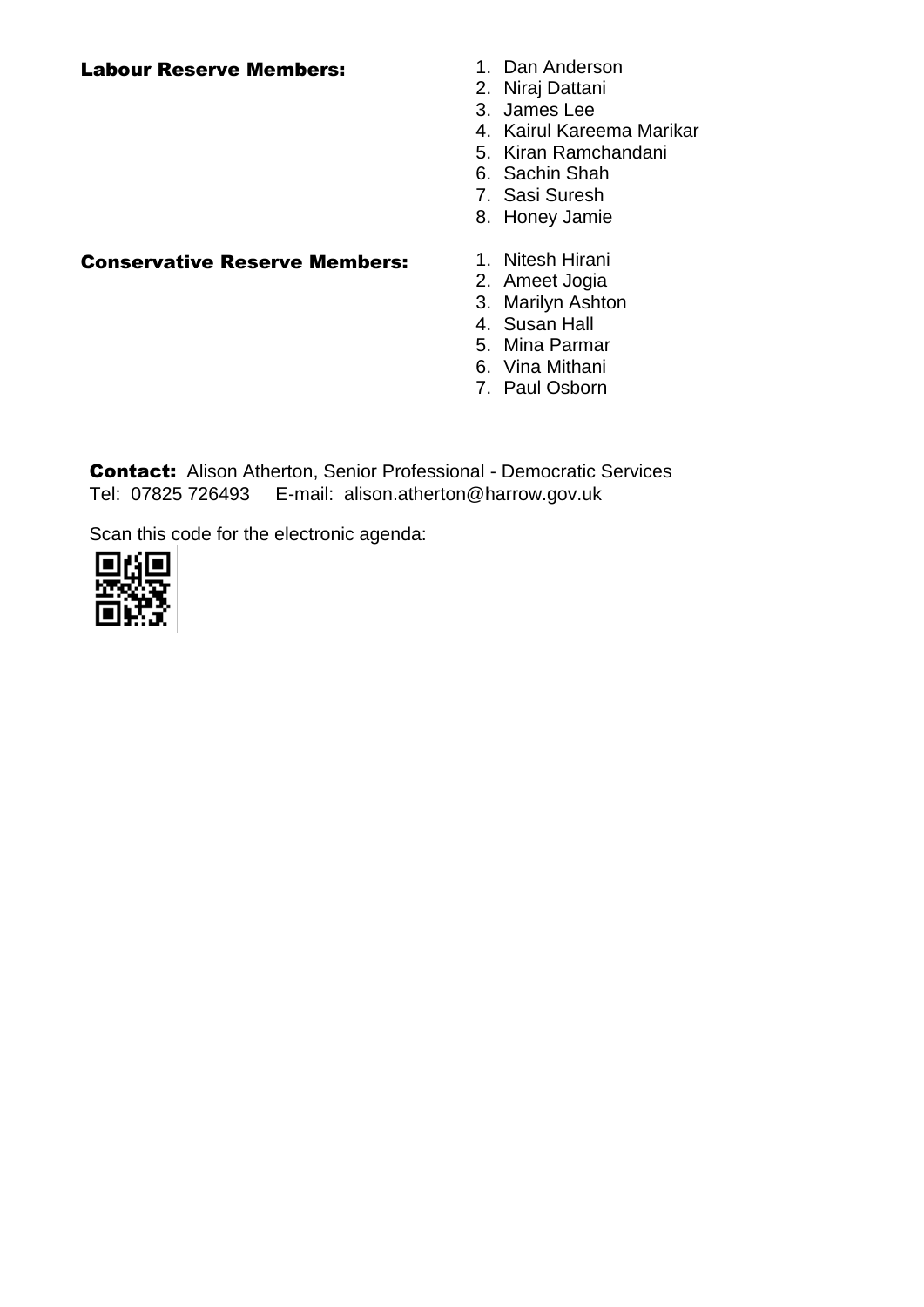# Useful Information

## **Meeting details**

This meeting is open to the press and public and can be viewed on [www.harrow.gov.uk/virtualmeeting](http://www.harrow.gov.uk/virtualmeeting)

## **Filming / recording of meetings**

Please note that proceedings at this meeting may be recorded or filmed. If you choose to attend, you will be deemed to have consented to being recorded and/or filmed.

The recording will be made available on the Council website following the meeting.

**Agenda publication date: Tuesday 24 August 2021**